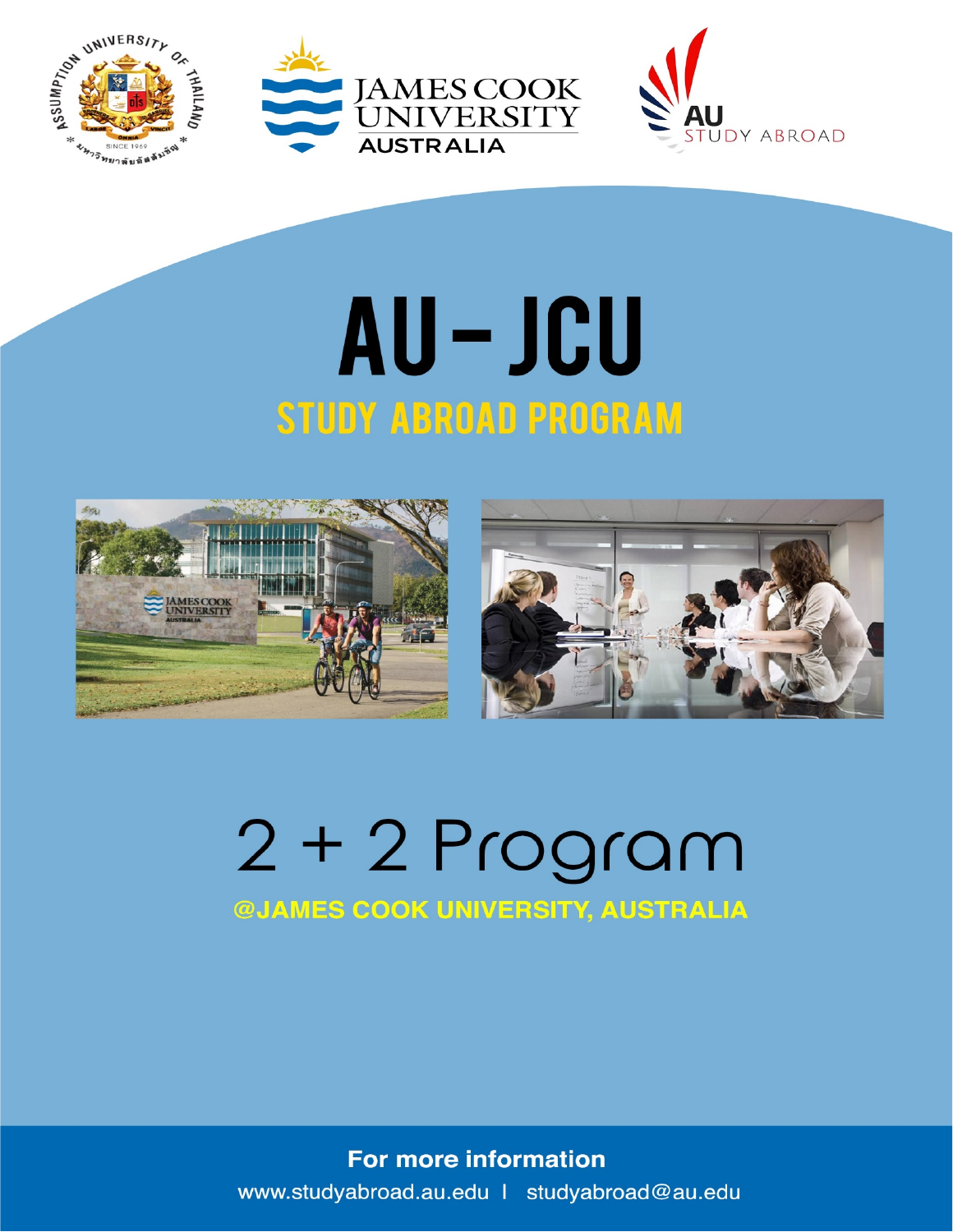## **James Cook University 2+2 double Degree**

Students can study the general courses at ABAC first and study the Major and free elective classes at JCU.

As JCU require 24 Units for students to complete to graduate from JCU they can complete 8 units at ABAC and the rest 16 at JCU for 2 years

Students will complete 8 units for JCU at ABAC and study 16 units at JCU

| <b>AU</b> course                                     | <b>JCUB</b> course                        |  |
|------------------------------------------------------|-------------------------------------------|--|
| <b>Accounting</b>                                    |                                           |  |
| <b>ACT1600 Fundamentals of Financial Accounting</b>  | BU1002 Accounting for Decision Making     |  |
| <b>ACT2620</b> Fundamentals of managerial Accounting |                                           |  |
| <b>Business communication</b>                        |                                           |  |
| <b>MGT3907 Business communication</b>                | <b>BU1105 Contemporary Business</b>       |  |
| MGT2404 Managerial Psychology                        | Communications                            |  |
| <b>Economics for decision making</b>                 |                                           |  |
| ECO2201 Micro Economics                              | BU1003 Economics for Sustainable Business |  |
| <b>ECO2202 Macro Economics</b>                       |                                           |  |
| <b>International Law</b>                             |                                           |  |
| <b>BG1400 Business Law I</b>                         | <b>BU1112 Business Law</b>                |  |
| <b>BG1401</b> Business Law II                        |                                           |  |
| IBM2702 International business environment           |                                           |  |
| <b>Statistical Analysis</b>                          |                                           |  |
| <b>MA1200 Mathematics for Business</b>               | BU1007 Business Data Analysis &           |  |
| SA1201 Statistics I                                  | Interpretation                            |  |
| <b>SA2200 Statistics II</b>                          |                                           |  |
| MIS1221 Computer literacy                            |                                           |  |
| MIS2221 Quantitative analysis                        |                                           |  |
| <b>Marketing Principal</b>                           |                                           |  |
| MKT2280 Principal of marketing                       | <b>BU1108 Managing Consumer Markets</b>   |  |
| <b>Organizational management</b>                     |                                           |  |
| MGT2900 Principal of management                      |                                           |  |
| <b>MGT1101</b> Intro to Business                     | <b>BX2062 Operations Management</b>       |  |
| <b>MGT3905 Operation Management</b>                  |                                           |  |
| <b>Ethics and Sustainability</b>                     |                                           |  |
| GE2202 Ethics                                        | BU1104 Business, Environment and Society  |  |
| <b>GE1301 Environmental science</b>                  | in the Tropics                            |  |
| <b>GE2101 World Civilization</b>                     |                                           |  |